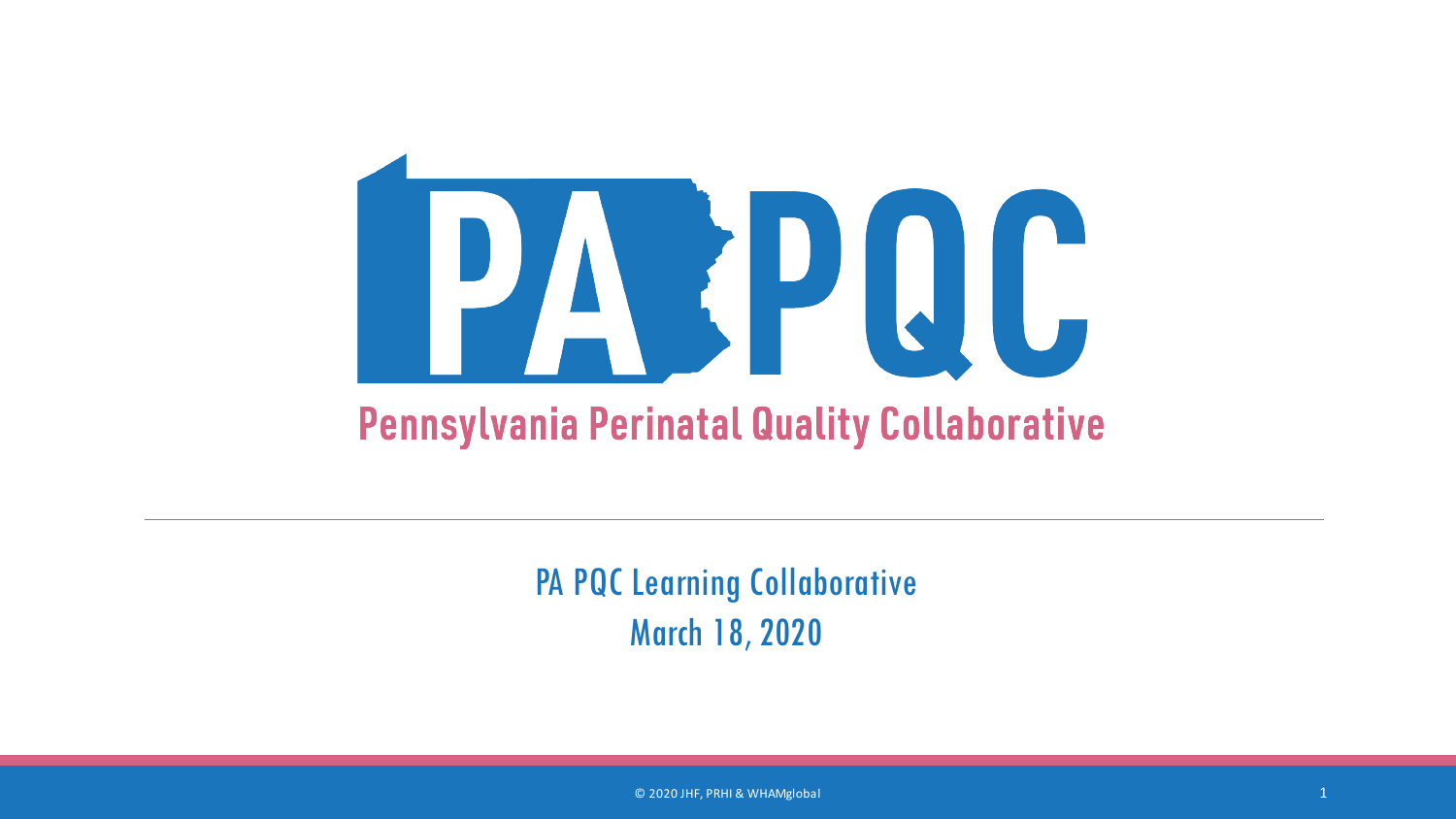

Your meeting controls are now here.

Enter chat message here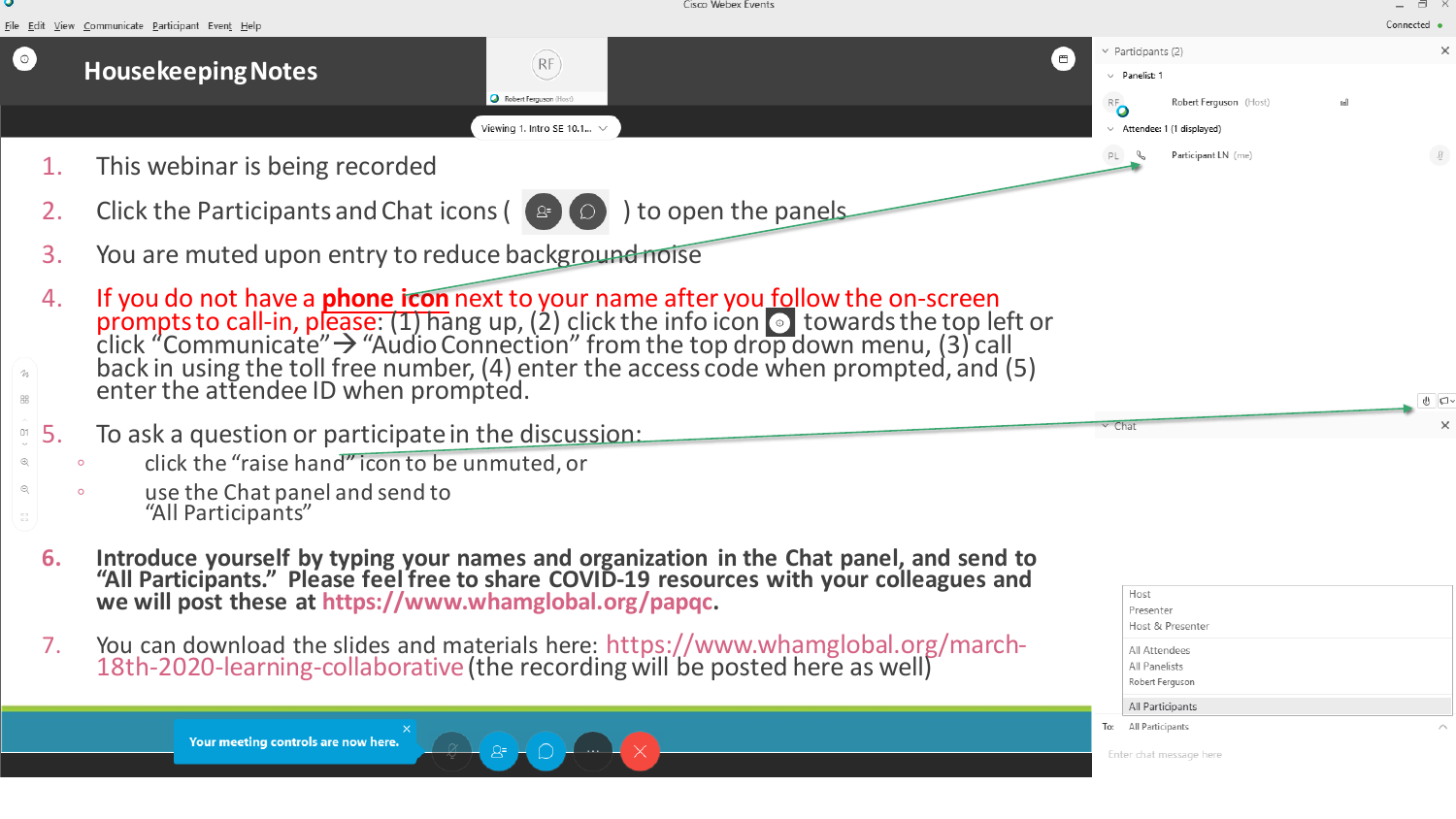# Overview and Updates

Robert Ferguson, MPH, Chief Policy Officer Jewish Healthcare Foundation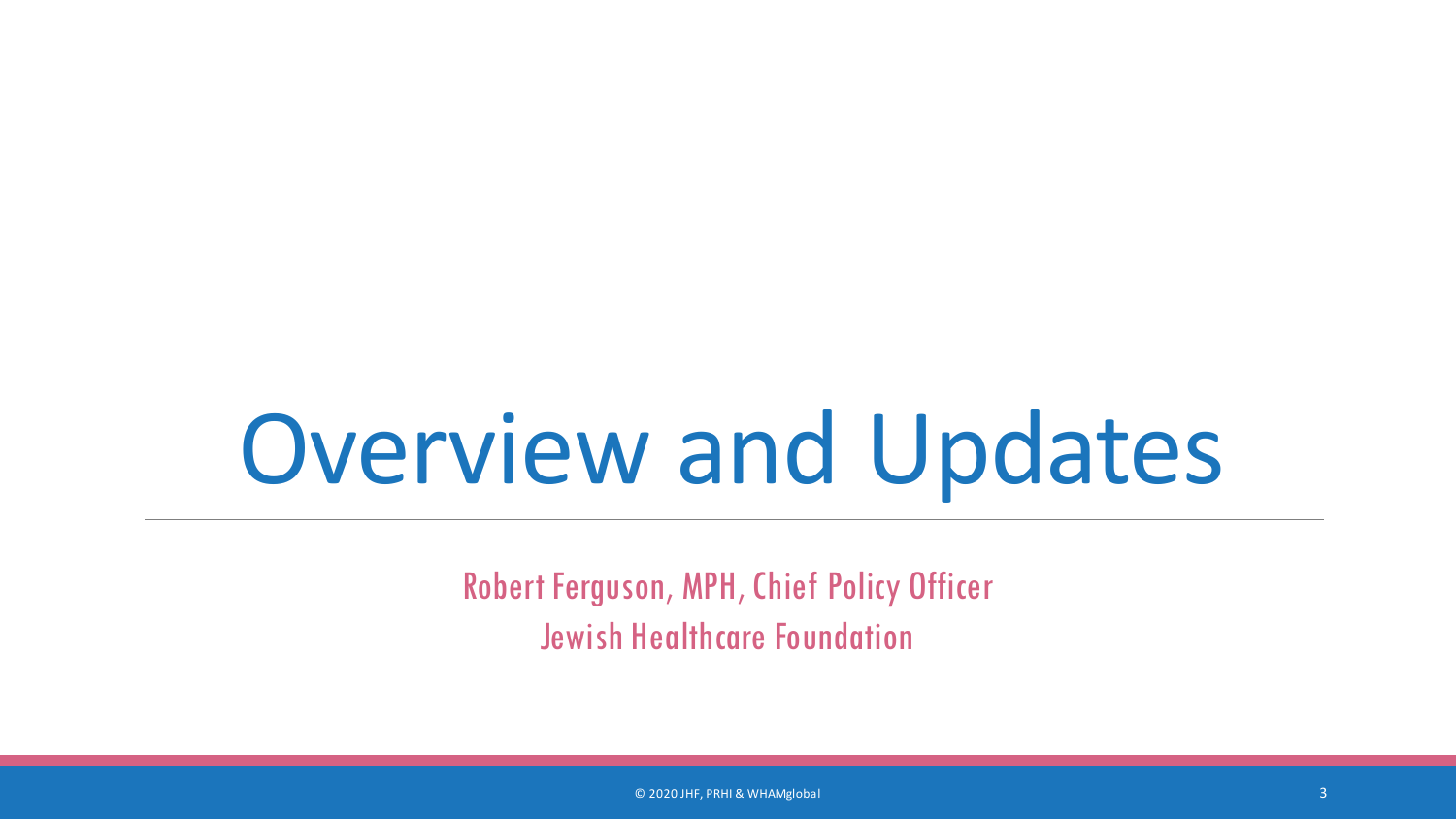

| <b>IMPAUI UF PA PUU</b> % of PA PQC Sites JAN-MAR 2019                                                       |  | APR-SEPT 2019                |
|--------------------------------------------------------------------------------------------------------------|--|------------------------------|
| Process to provide <b>ongoing SUD sensitivity training</b> requirements for staff $\frac{8\%}{\%}$           |  | 30%                          |
| Used a validated, self-report <b>screening tool for substance use</b> in pregnancy $48\%$ $^{+17\%}_{-}$ 65% |  |                              |
| Developed clinical pathways/order sets for pregnant women with OUD                                           |  | $35\%$ $\longrightarrow$ 46% |
| Evaluated risk or level of maternity care needed                                                             |  | $70\%$ $^{+1\%}_{-2\%}$ 89%  |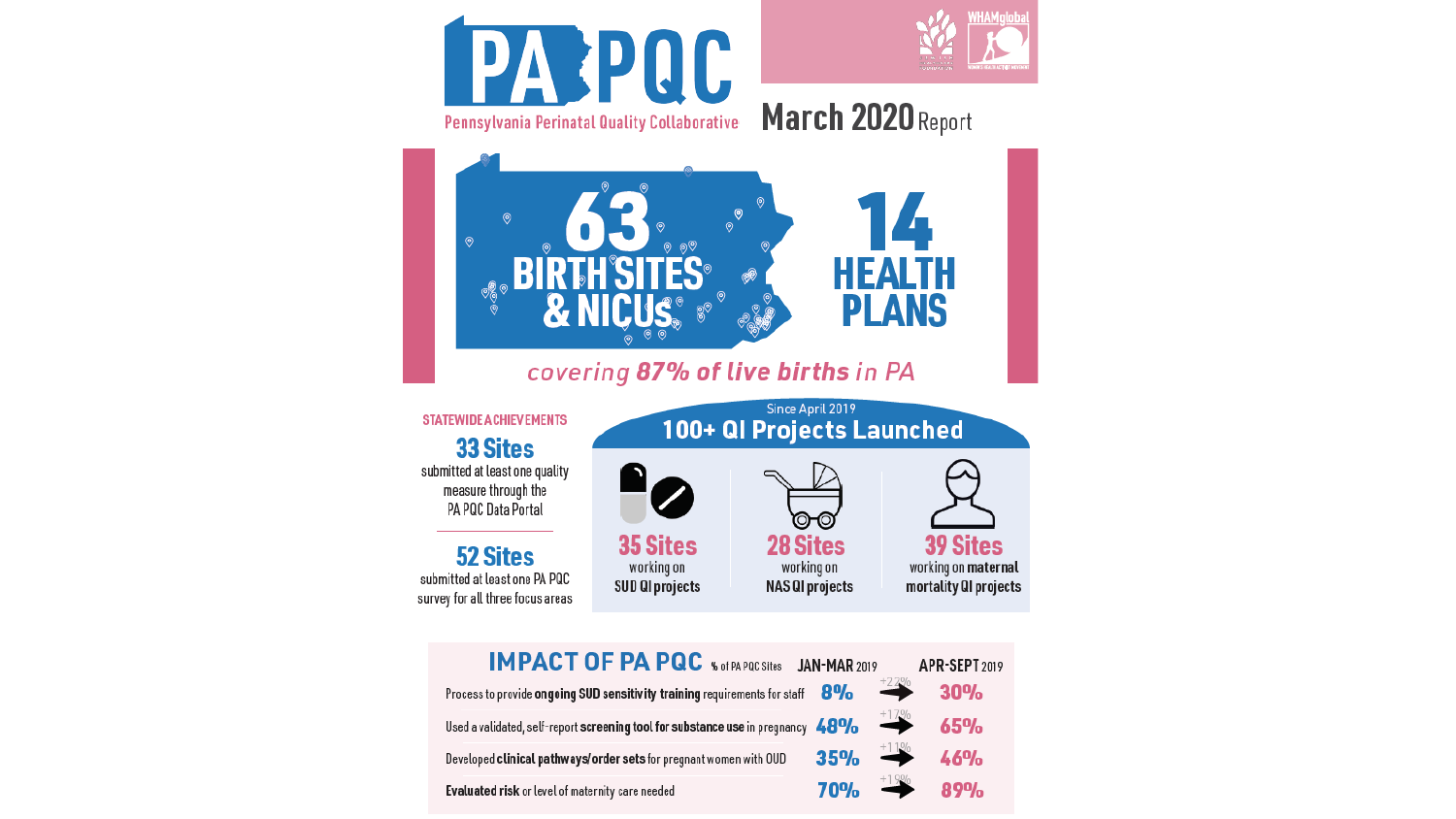# Accomplishments

**Preliminary analysis of the sites' baseline (either Jan to March or April to September) and time 3 (October to December)**

|                                                                                                      | <b>Baseline</b><br>(% of sites) | Time 3<br>(% of sites) |
|------------------------------------------------------------------------------------------------------|---------------------------------|------------------------|
| Process in place to provide ongoing SUD sensitivity training<br>requirements for staff and providers | 4%                              | 34%                    |
| Used a validated, self-report screening tool for substance use in<br>pregnancy                       | 46%                             | 66%                    |
| Provide opioid pharmacotherapy for maternal OUD                                                      | 54%                             | 62%                    |
| Developed clinical pathways/order sets for pregnant women with OUD                                   | 39%                             | 55%                    |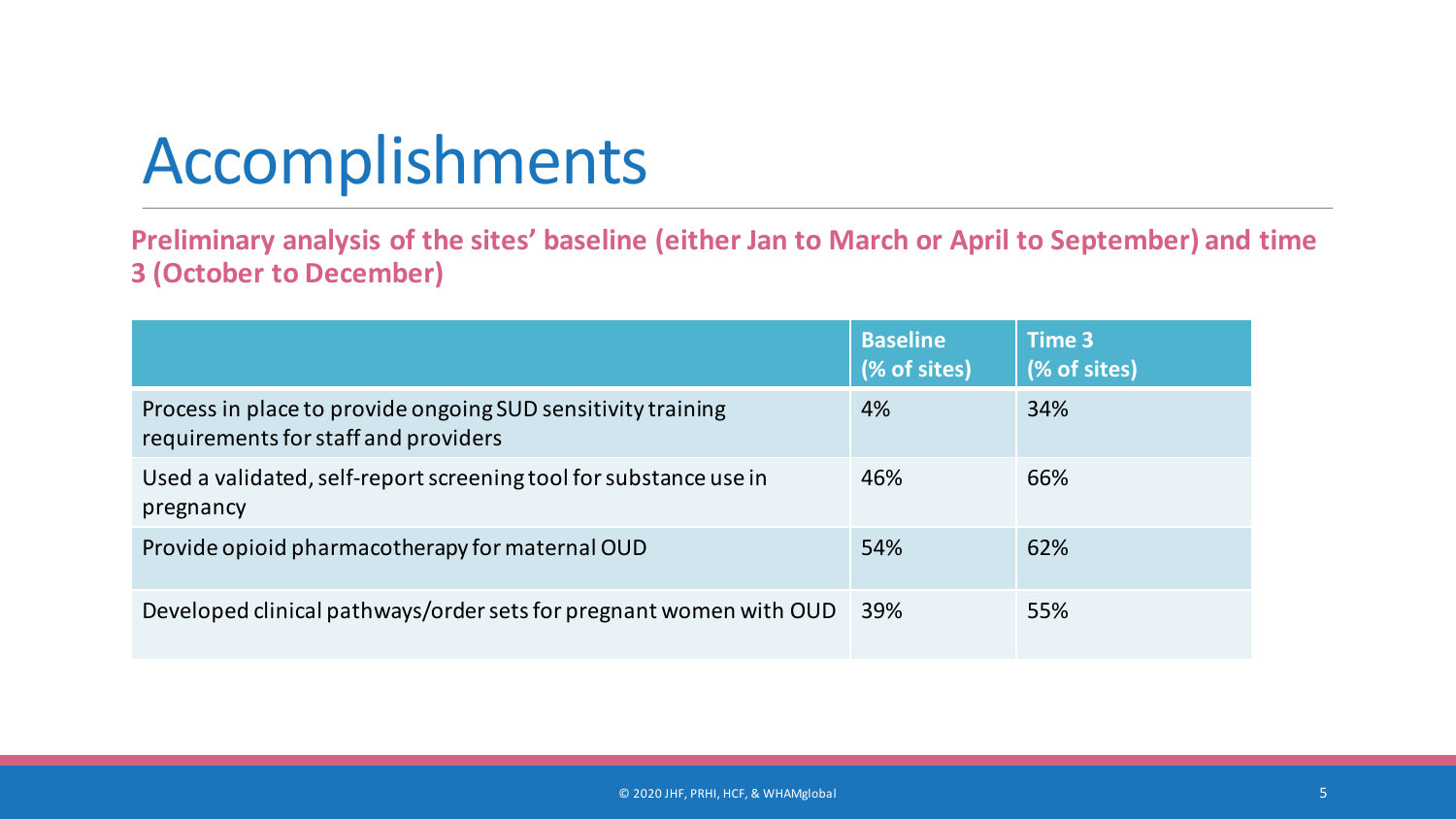- In response to the equity presentation by Dr. James at the last session:
	- $\triangleright$  Worked with AccessMatters to organize regional implicit bias trainings (on hold due to COVID-19)
	- $\triangleright$  Created a team exercise to help your team apply an equity lens to your QI work (https://www.whamglobal.org/march-18th-2020-learning-collaborative)
	- $\triangleright$  Identifying a pathway to focus on maternal mortality and morbidity disparities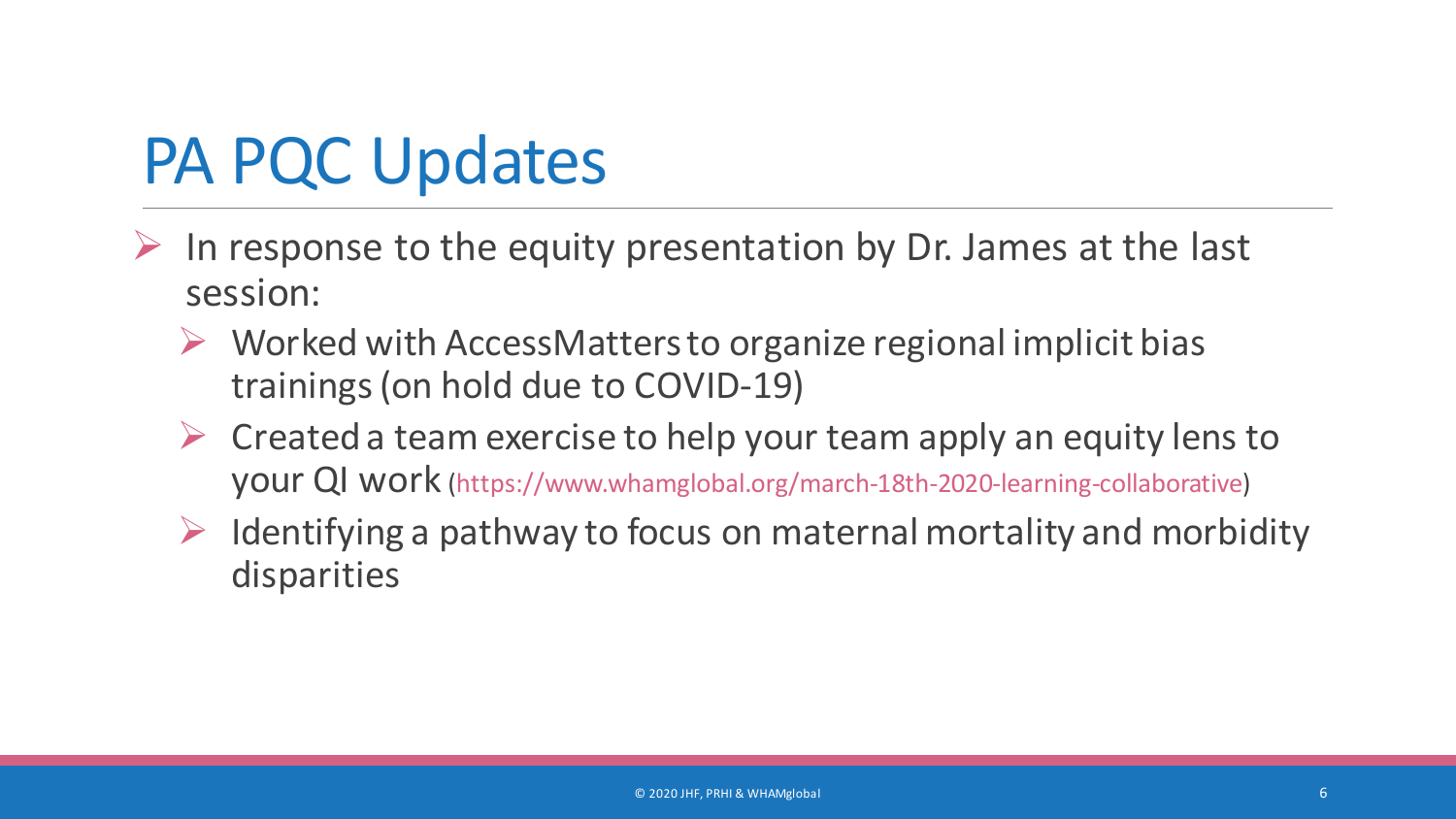- ▶ Organized buprenorphine waiver trainings with ASAM/ACOG for 4/12 and 5/23 (rescheduling)
- Added Virtual QI Collaborative Meetings on 4/18 (*NAS inter-rater reliability*), 5/13, 7/8, 8/12, & 10/14 from 11 am to 12 pm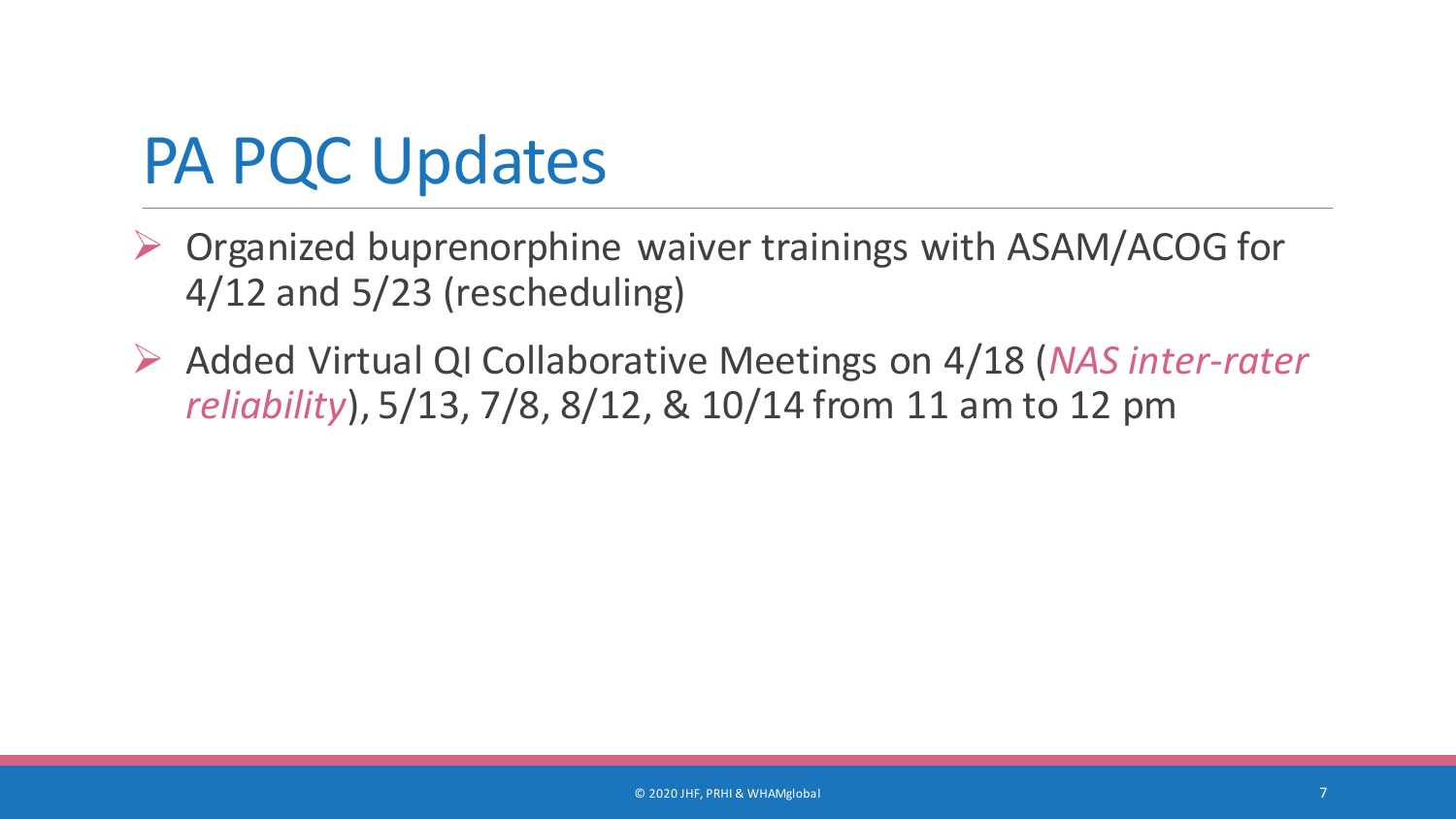- $\triangleright$  Streamlined data collection efforts in the PA PQC:
	- $\triangleright$  Revised specifications for the OUD and NAS quality measures and aligned them with the updated ONAF and NAS Notification Form (https://www.whamglobal.org/data-collection)
	- $\triangleright$  Reduced the OUD, NAS, and Maternal Mortality surveys to 10 questions each (https://www.whamglobal.org/data-collection)
	- $\triangleright$  Updating the PA PQC Data Portal to match the revisions and differentiate between monthly and quarterly data submissions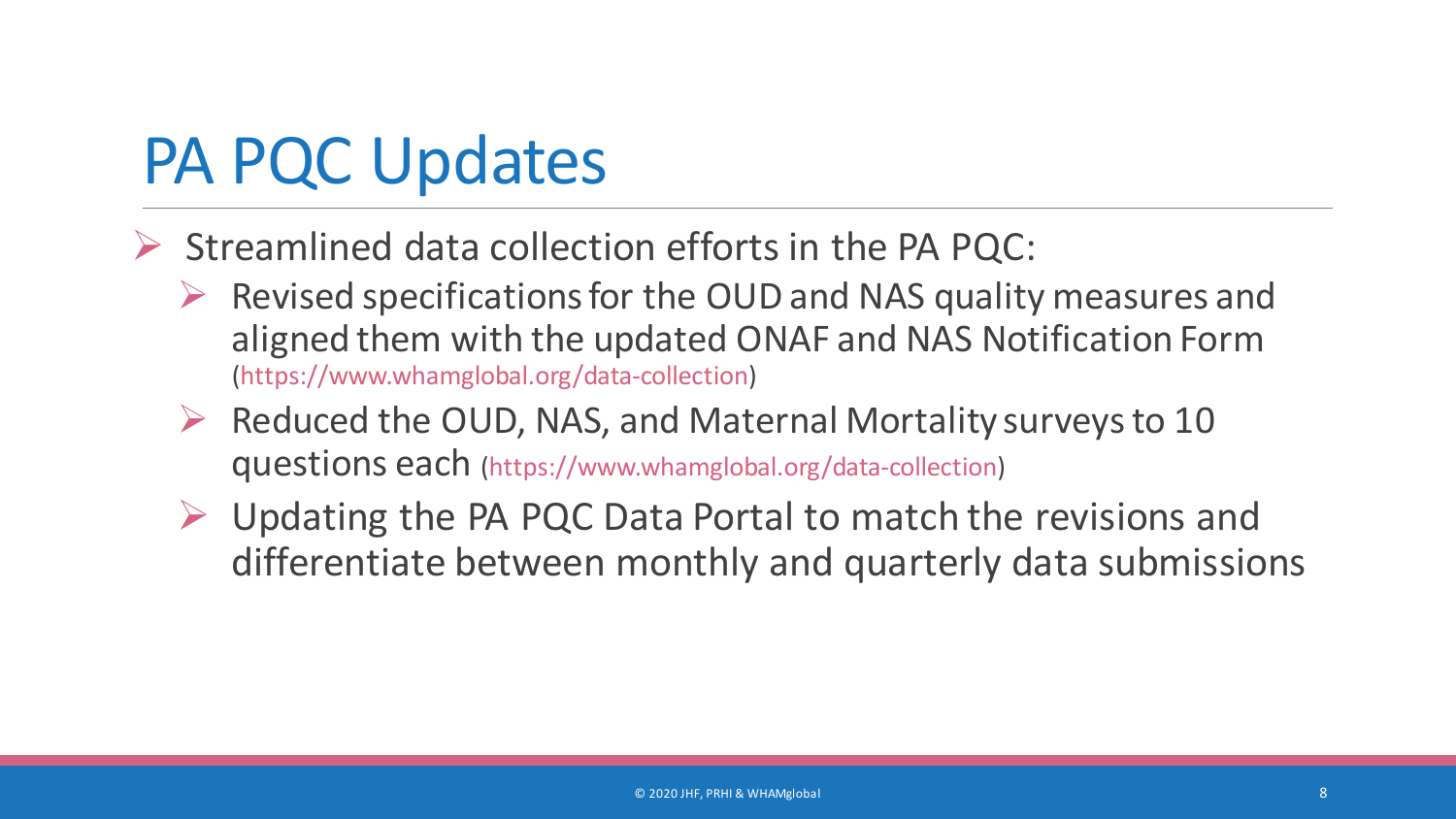$\triangleright$  Announced an opportunity for PA PQC hospitals to apply for \$15,000 sub-awards by March 23 (https://www.whamglobal.org/papqc)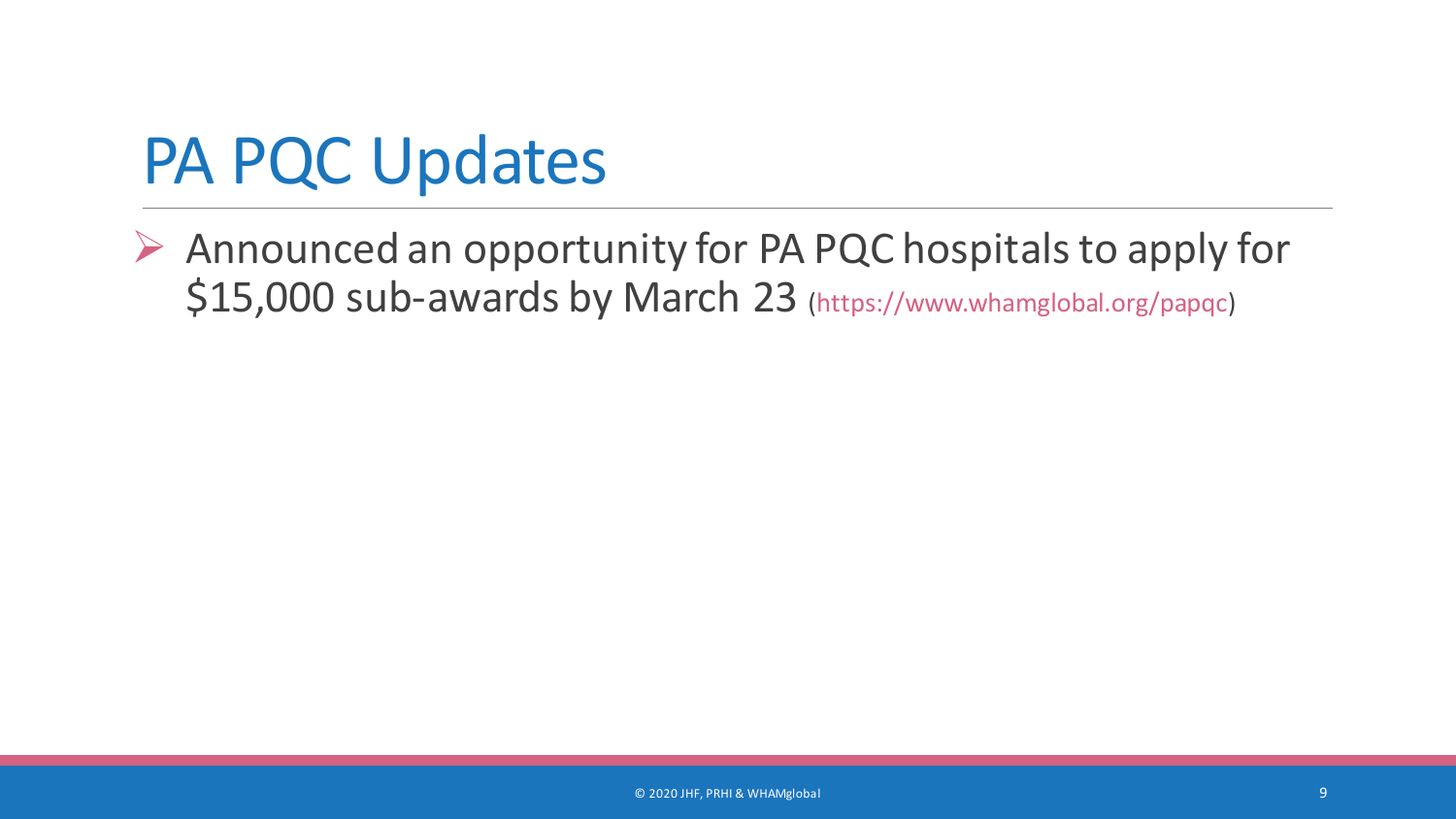# PA PQC Updates: Policy Group

- $\triangleright$  Gained consensus on standards of care and quality measures for maternity value-based payment models (https://www.whamglobal.org/resources)
- $\triangleright$  Organized a Rural Health Policy Sub-Group that will submit comments by April 12 (email ferguson@jhf.org to join)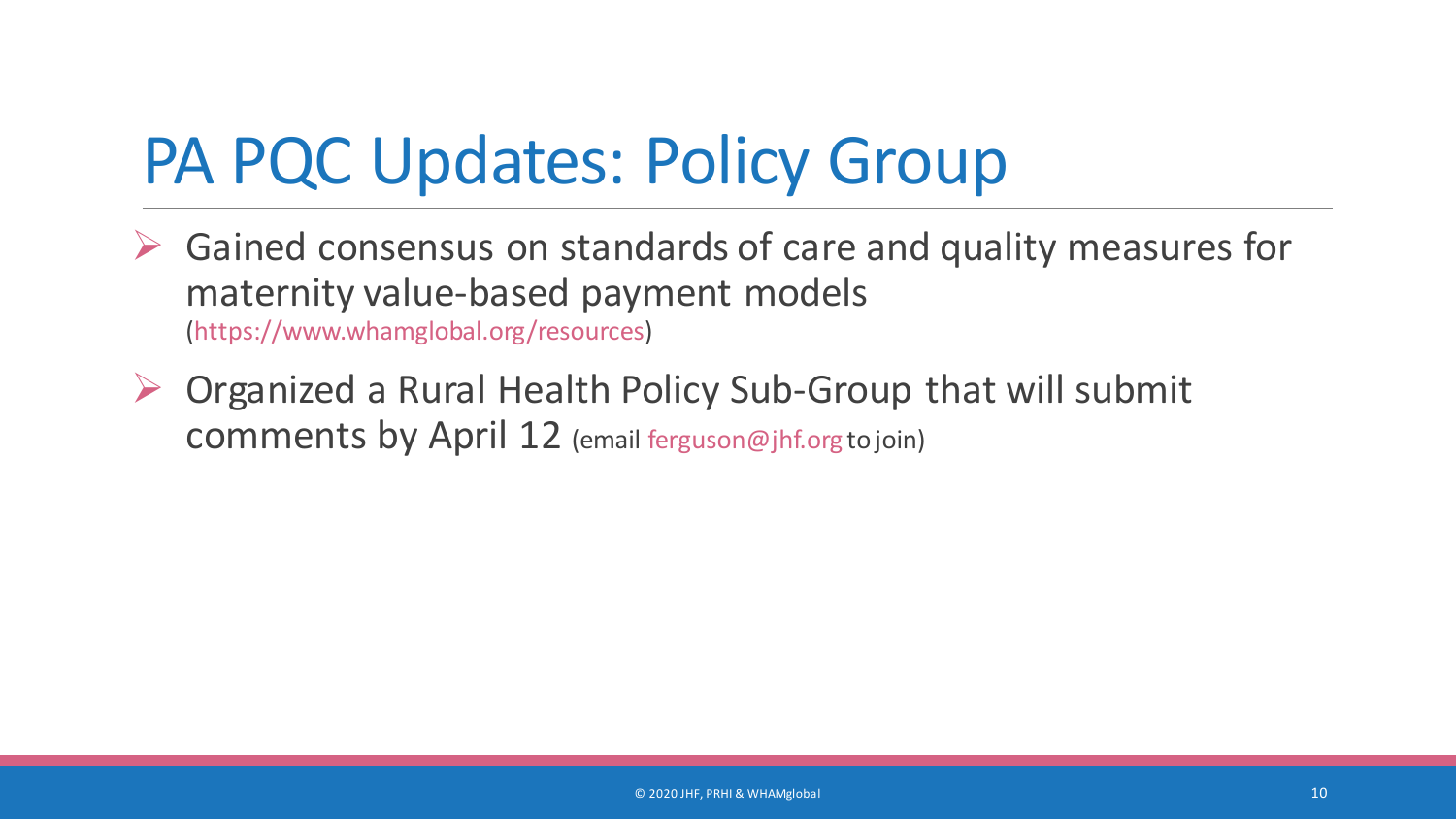#### PA PQC Future Directions

- Launching an Immediate Postpartum LARC pilot in April with three pilot sites
- $\checkmark$  Submitting an application to become an AIM State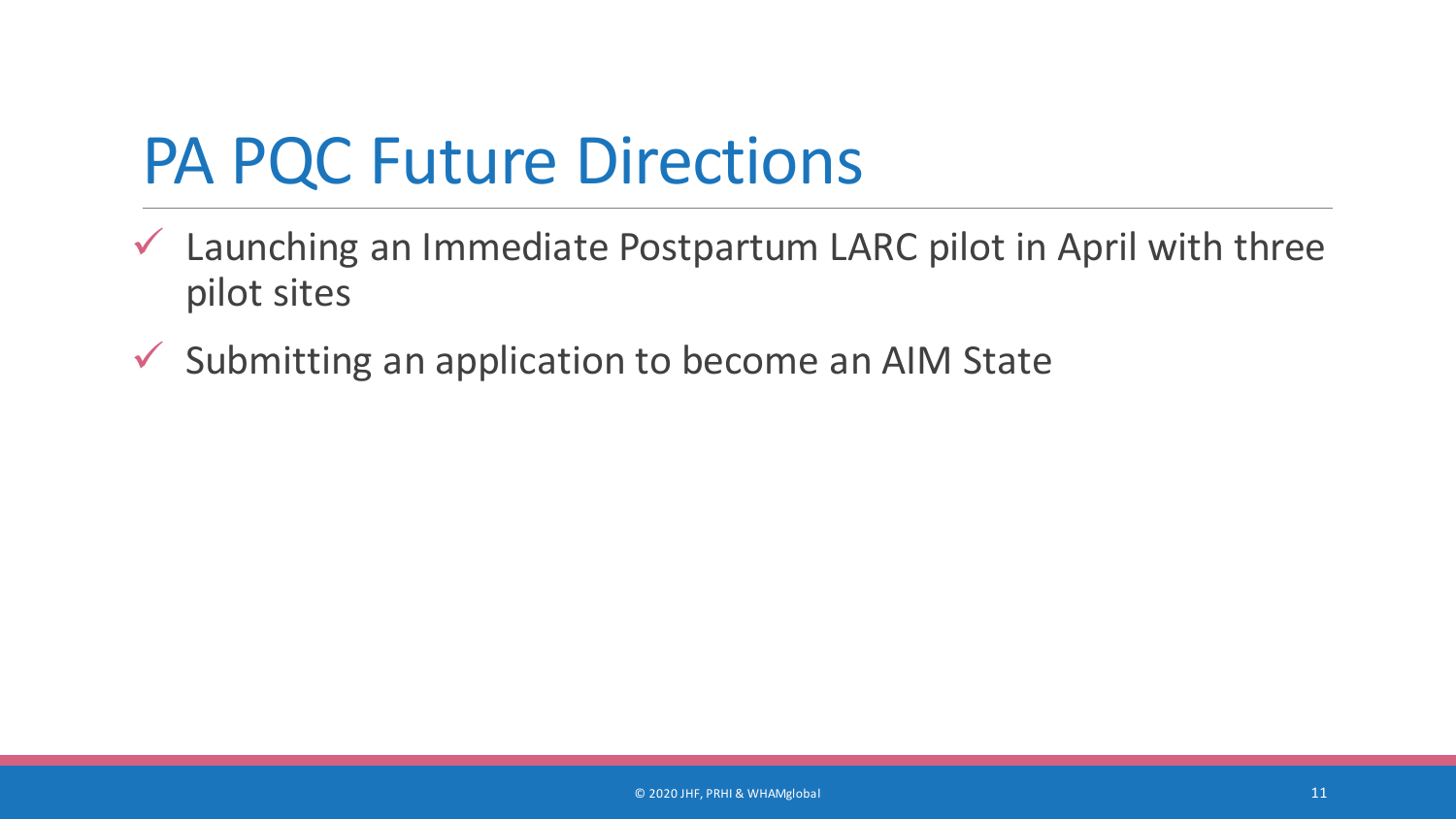# 3/18 Learning Objectives

- Describe improvement opportunities around maternal mortality and STI screening and response
- $\triangleright$  Describe how to leverage the ONAF to improve patient care
- Describe how to apply quality improvement principles to rollout a QI project, form and activate a team, and display and use data
- $\triangleright$  Describe examples of QI plans from the ILPQC around Mothers and Newborns Affected by Opioids, Immediate Postpartum LARC, Improving Postpartum Access to Care, and Severe Maternal Hypertension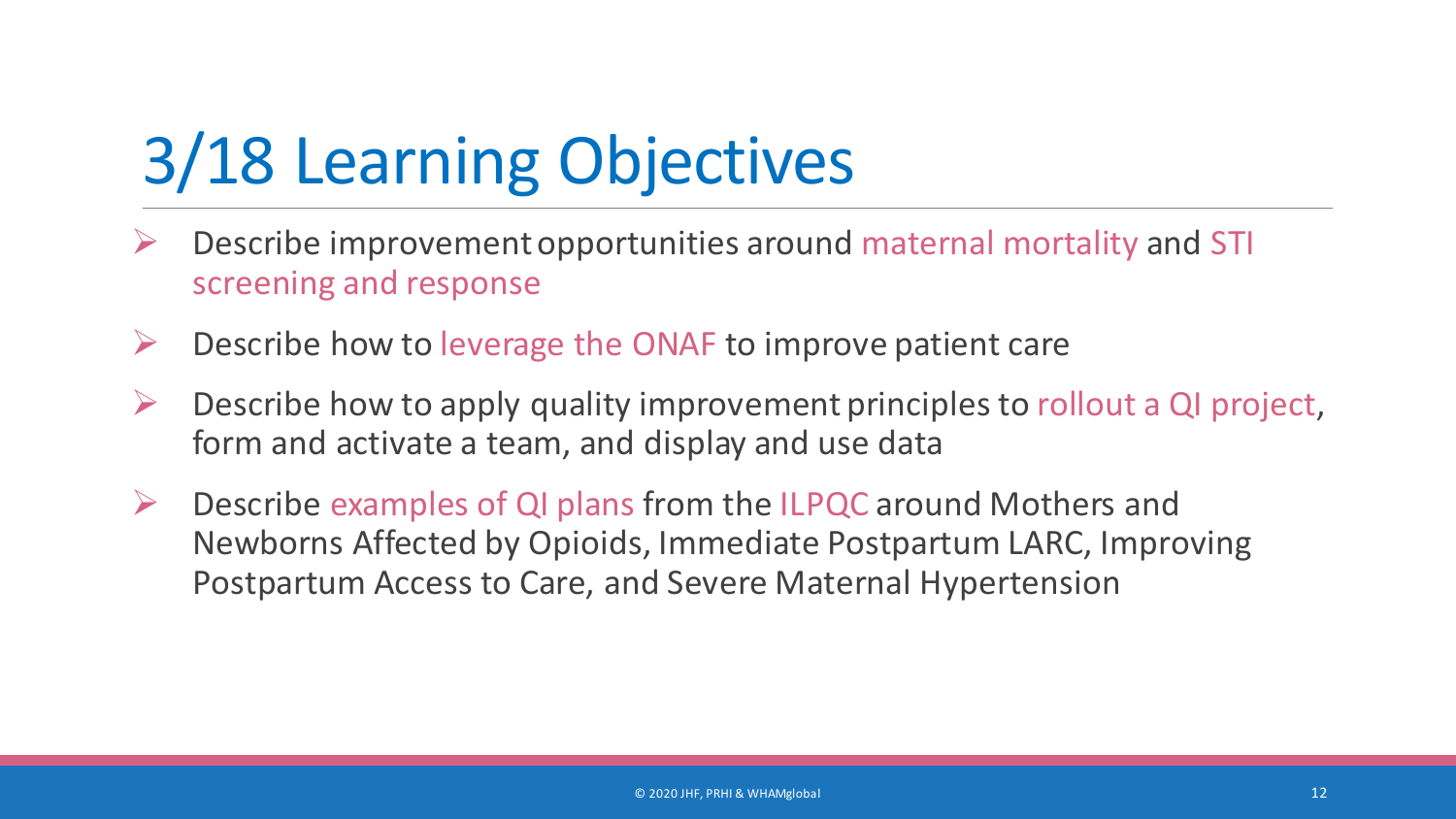# 3/18 Learning Objectives (cont.)

- $\triangleright$  Describe strategies from other PA PQC sites in response to a challenge that your PA PQC team is experiencing
- $\triangleright$  Discuss best practices from peers for:
	- $\checkmark$  screening pregnant women for SUD
	- $\checkmark$  assessing readiness for and initiating MAT
	- $\checkmark$  helping women with SUD navigate community and county resources
	- adopting non-pharmacologic NAS treatment bundles, and
	- $\checkmark$  increasing ACOG Fourth Trimester contacts to reduce maternal mortality and disparities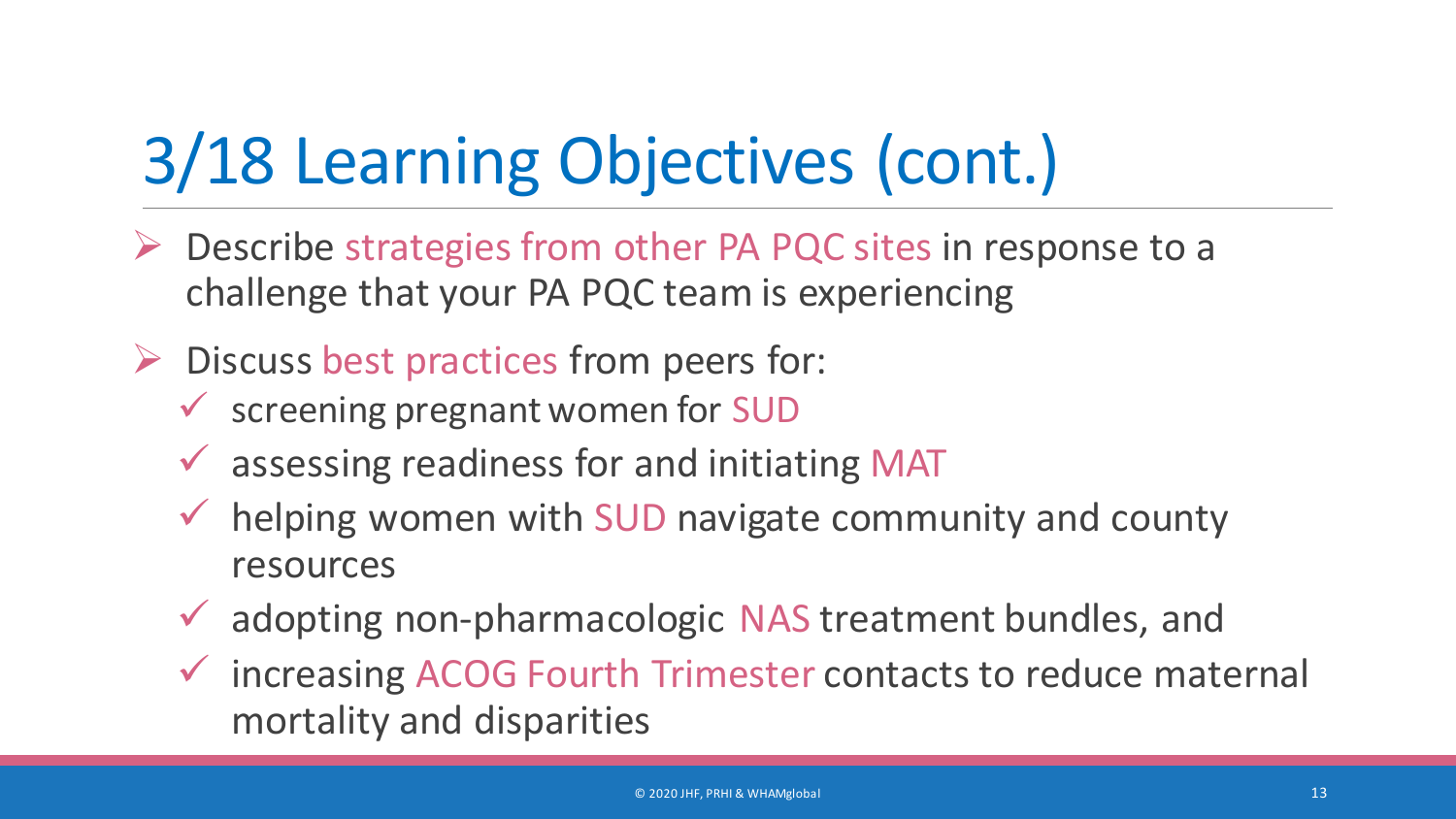# Continuing Education Information

In support of improving patient care, this activity has been planned and implemented by the University of Pittsburgh and The Jewish Healthcare Foundation. The University of Pittsburgh is jointly accredited by the Accreditation Council for Continuing Medical Education (ACCME) and the American Nurses Credentialing Center (ANCC), to provide continuing education for the healthcare team. **5.25 hours are approved for this course.**

As a Jointly Accredited Organization, University of Pittsburgh is approved to offer social work continuing education by the Association of Social Work Boards (ASWB) Approved Continuing Education (ACE) program. Organizations, not individual courses, are approved under this program. State and provincial regulatory boards have the final authority to determine whether an individual course may be accepted for continuing education credit. University of Pittsburgh maintains responsibility for this course. Social workers completing this course receive **5.25 continuing education credits**.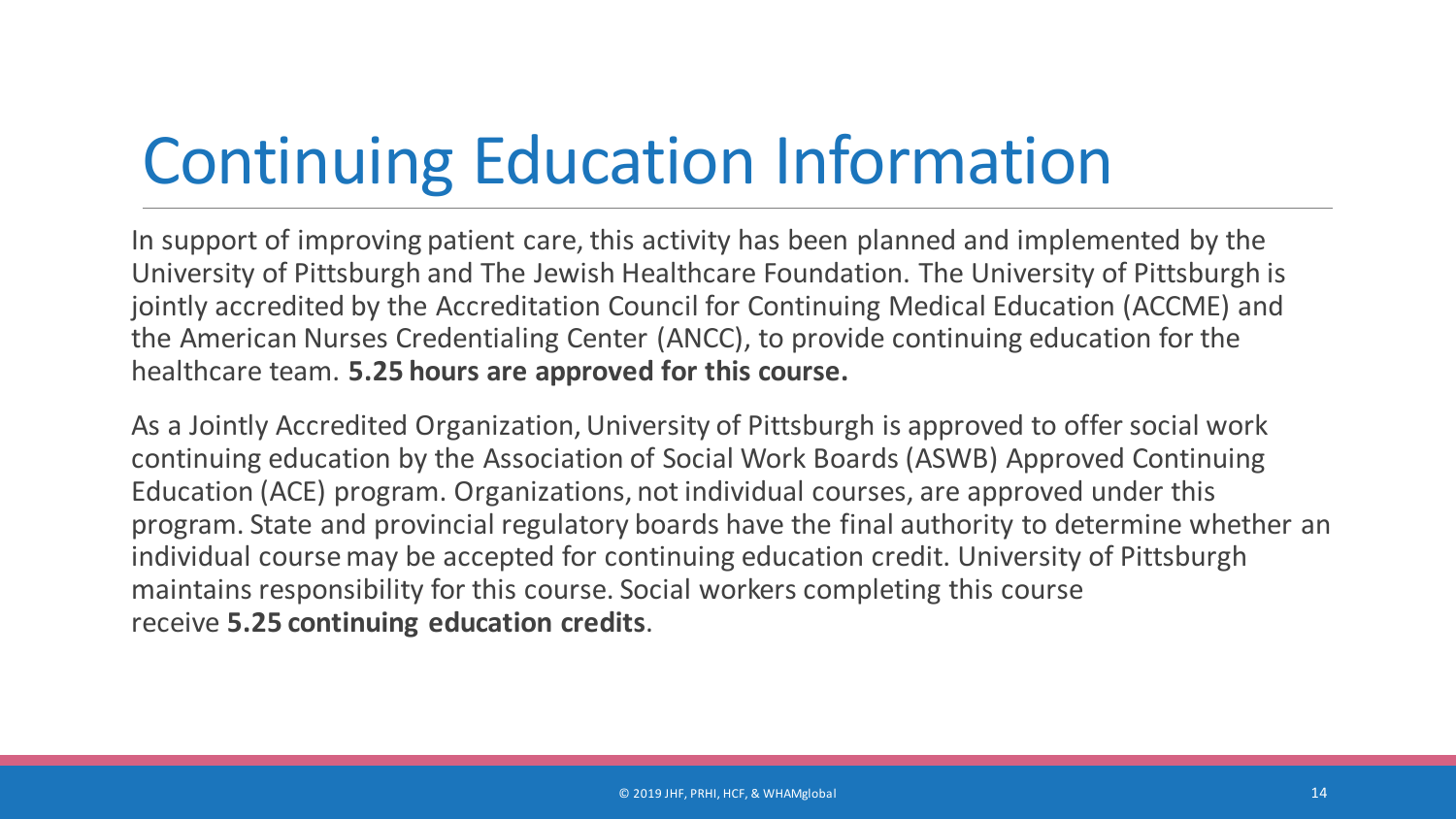# **Disclosures**

No members of the planning committee, speakers, presenters, authors, content reviewers and/or anyone else in a position to control the content of this education activity have relevant financial relationships with any entity producing, marketing, re-selling, or distributing health care goods or services, used on, or consumed by, patients to disclose.